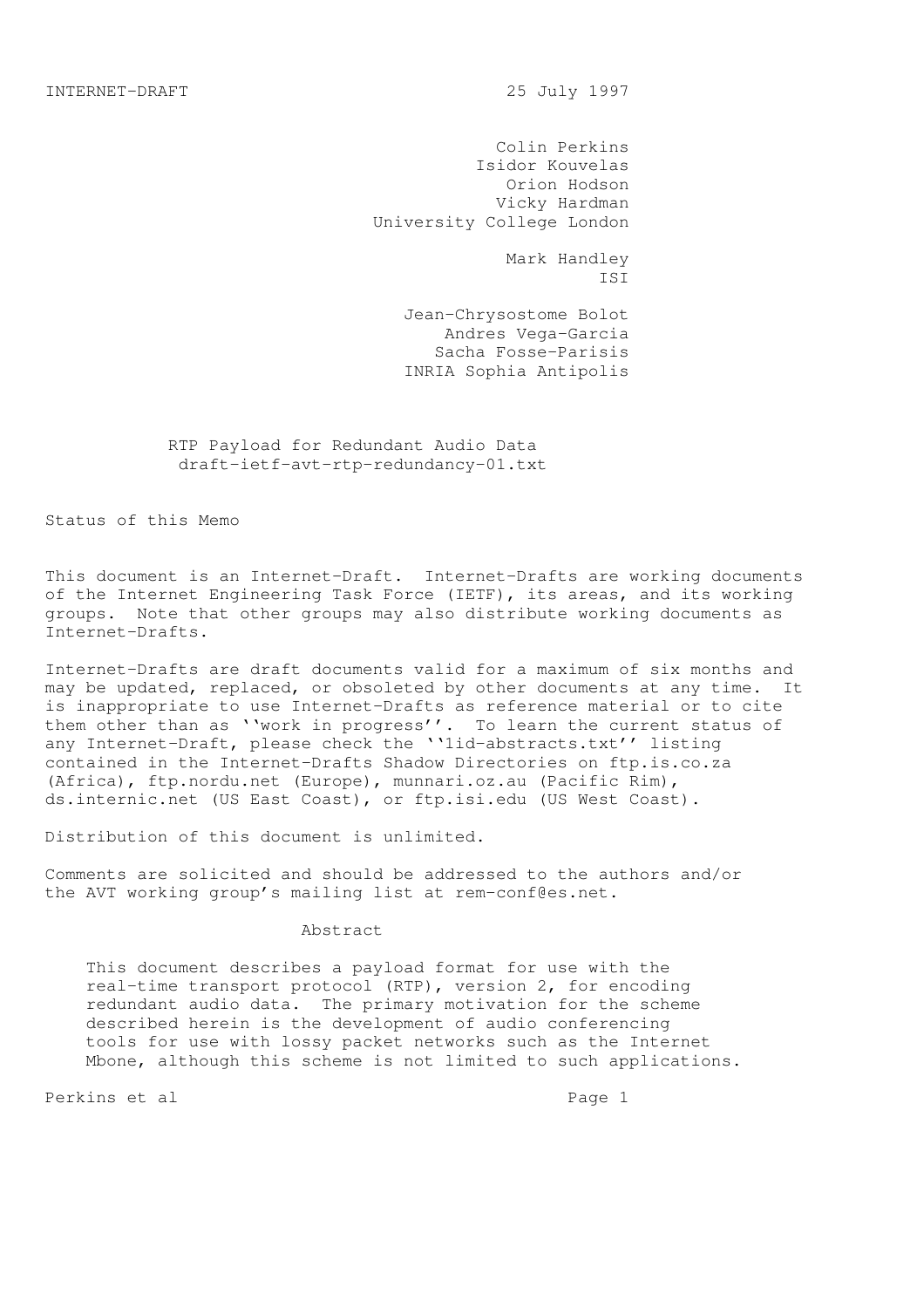#### 1 Introduction

If multimedia conferencing is to become widely used by the Internet Mbone community, users must perceive the quality to be sufficiently good for most applications. We have identified a number of problems which impair the quality of conferences, the most significant of which is packet loss. This is a persistent problem, particularly given the increasing popularity, and therefore increasing load, of the Internet. The disruption of speech intelligibility even at low loss rates which is currently experienced may convince a whole generation of users that multimedia conferencing over the Internet is not viable. The addition of redundancy to the data stream is offered as a solution [1]. If a packet is lost then the missing information may be reconstructed at the receiver from the redundant data that arrives in the following packet(s), provided that the average number of consecutively lost packets is small. Recent work [4,5] shows that packet loss patterns in the Internet are such that this scheme typically functions well.

This document describes an RTP payload format for the transmission of audio data encoded in such a redundant fashion. Section 2 presents the requirements and motivation leading to the definition of this payload format, and does not form part of the payload format definition. Sections 3 onwards define the RTP payload format for redundant audio data.

#### 2 Requirements/Motivation

The requirements for a redundant encoding scheme under RTP are as follows:

- o Packets have to carry a primary encoding and one or more redundant encodings.
- o As a multitude of encodings may be used for redundant information, each block of redundant encoding has to have an encoding type identifier.
- o As the use of variable size encodings is desirable, each encoded block in the packet has to have a length indicator.
- o The RTP header provides a timestamp field that corresponds to the time of creation of the encoded data. When redundant encodings are used this timestamp field can refer to the time of creation of the primary encoding data. Redundant blocks of data will correspond to different time intervals than the primary data, and hence each block of redundant encoding will require its own timestamp. To reduce the number of bytes needed to carry the timestamp, it can be encoded as the difference of the timestamp for the redundant encoding and the timestamp of the primary.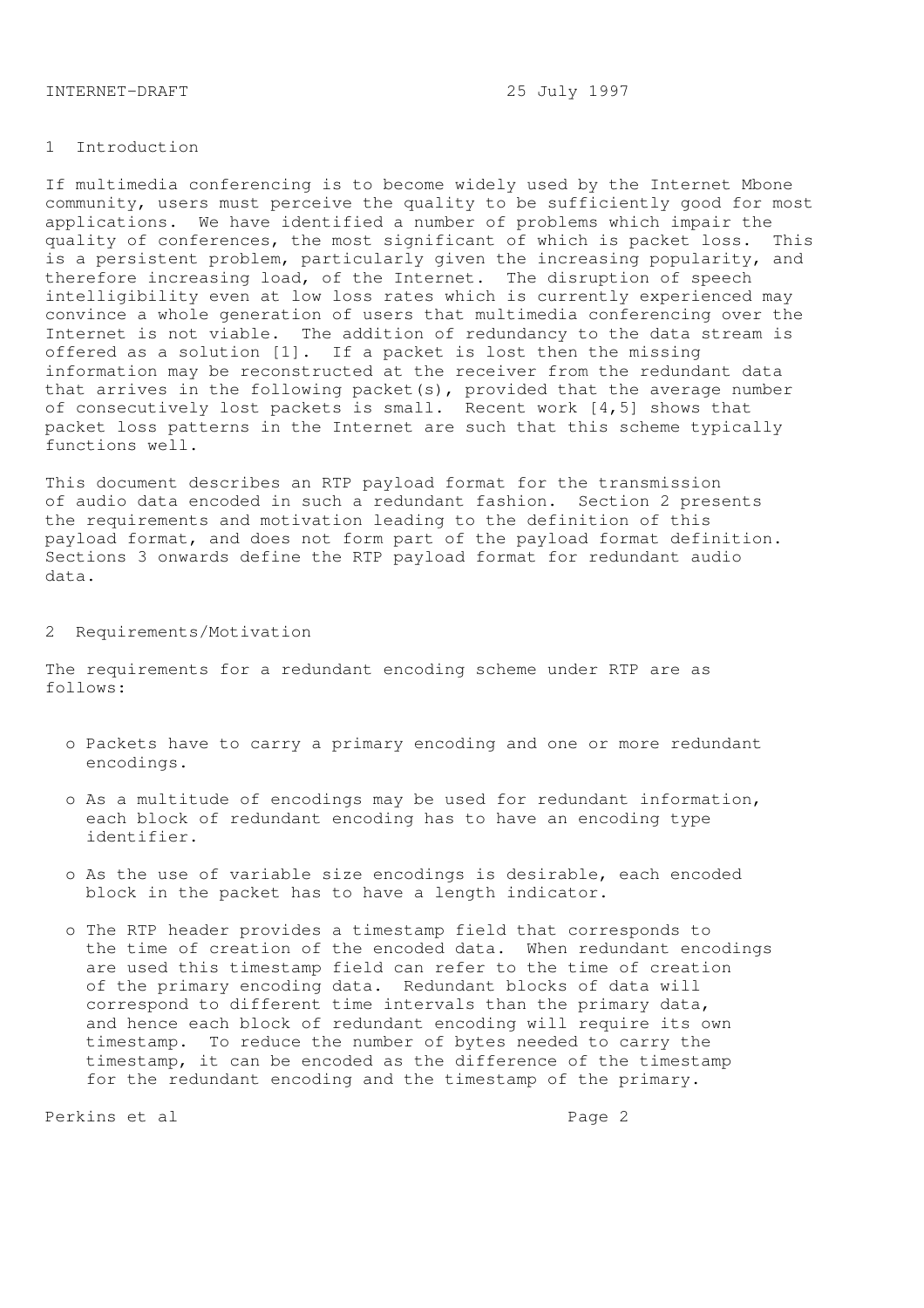There are two essential means by which redundant audio may be added to the standard RTP specification: a header extension may hold the redundancy, or one, or more, additional payload types may be defined.

Including all the redundancy information for a packet in a header extension would make it easy for applications that do not implement redundancy to discard it and just process the primary encoding data. There are, however, a number of disadvantages with this scheme:

- o There is a large overhead from the number of bytes needed for the extension header (4) and the possible padding that is needed at the end of the extension to round up to a four byte boundary (up to 3 bytes). For many applications this overhead is unacceptable.
- o Use of the header extension limits applications to a single redundant encoding, unless further structure is introduced into the extension. This would result in further overhead.

For these reasons, the use of RTP header extension to hold redundant audio encodings is disregarded.

The RTP profile for audio and video conferences [3] lists a set of payload types and provides for a dynamic range of 32 encodings that may be defined through a conference control protocol. This leads to two possible schemes for assigning additional RTP payload types for redundant audio applications:

- 1.A dynamic encoding scheme may be defined, for each combination of primary/redundant payload types, using the RTP dynamic payload type range.
- 2.A single fixed payload type may be defined to represent a packet with redundancy. This may then be assigned to either a static RTP payload type, or the payload type for this may be assigned dynamically.

It is possible to define a set of payload types that signify a particular combination of primary and secondary encodings for each of the 32 dynamic payload types provided. This would be a slightly restrictive yet feasible solution for packets with a single block of redundancy as the number of possible combinations is not too large. However the need for multiple blocks of redundancy greatly increases the number of encoding combinations and makes this solution not viable.

A modified version of the above solution could be to decide prior to the beginning of a conference on a set a 32 encoding combinations that will be used for the duration of the conference. All tools in the conference can be initialized with this working set of encoding combinations. Communication of the working set could be made through the use of an external, out of band, mechanism. Setup is complicated

Perkins et al entre and page 3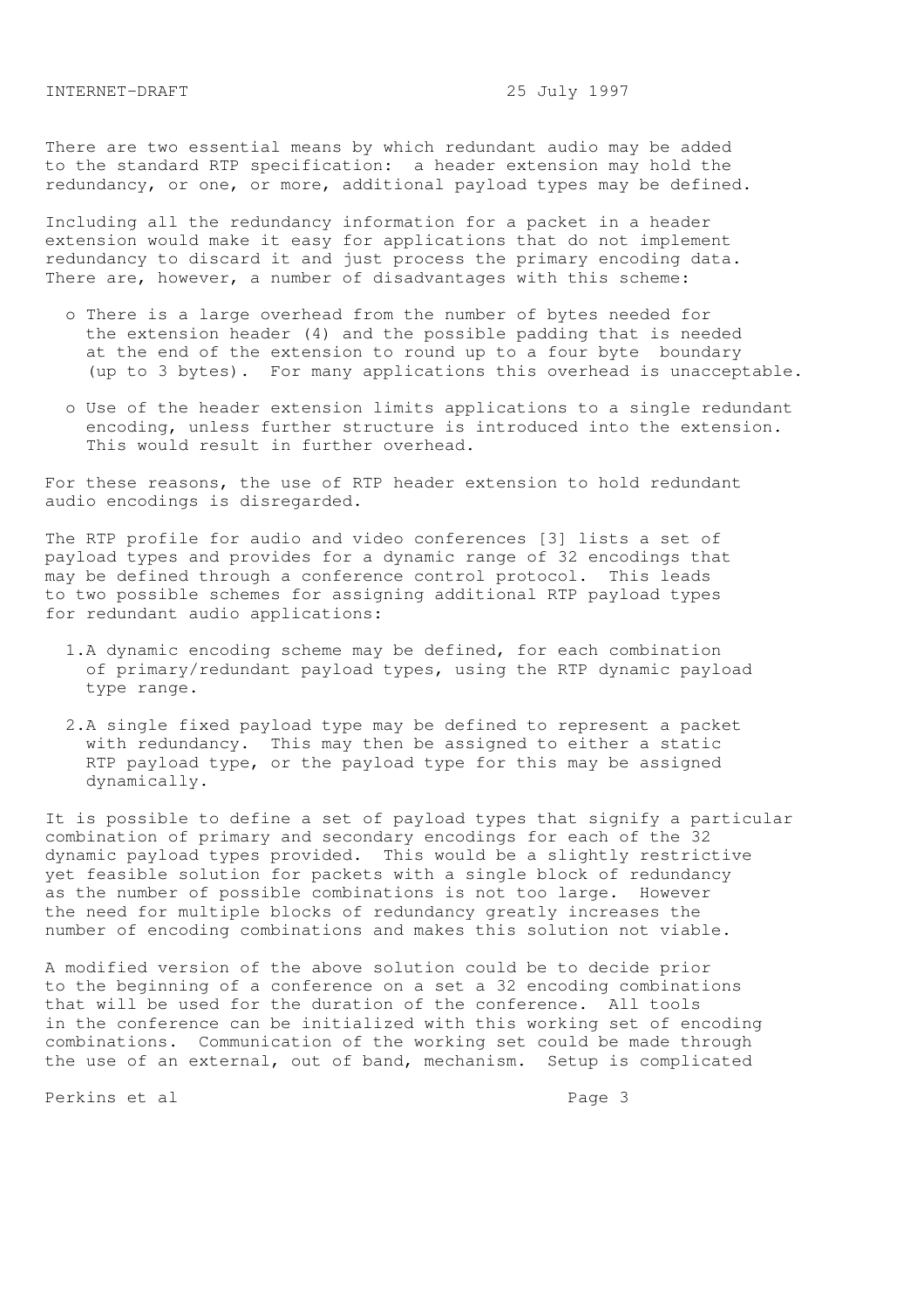as great care needs to be taken in starting tools with identical parameters. This scheme is more efficient as only one byte is used to identify combinations of encodings.

It is felt that the complication inherent in distributing the mapping of payload types onto combinations of redundant data preclude the use of this mechanism.

A more flexible solution is to have a single payload type which signifies a packet with redundancy. That packet then becomes a container, encapsulating multiple payloads into a single RTP packet. Such a scheme is flexible, since any amount of redundancy may be encapsulated within a single packet. There is, however, a small overhead since each encapsulated payload must be preceded by a header indicating the type of data enclosed. This is the preferred solution, since it is both flexible, extensible, and has a relatively low overhead. The remainder of this document describes this solution.

# 3 Payload Format Specification

The key words "MUST", "MUST NOT", "REQUIRED", "SHALL", "SHALL NOT", "SHOULD", "SHOULD NOT", "RECOMMENDED", "MAY", and "OPTIONAL" in this document are to be interpreted as described in RFC2119 [7].

The assignment of an RTP payload type for this new packet format is outside the scope of this document, and will not be specified here. It is expected that the RTP profile for a particular class of applications will assign a payload type for this encoding, or if that is not done then a payload type in the dynamic range shall be chosen.

An RTP packet containing redundant data shall have a standard RTP header, with payload type indicating redundancy. The other fields of the RTP header relate to the primary data block of the redundant data.

Following the RTP header are a number of additional headers, defined in the figure below, which specify the contents of each of the encodings carried by the packet. Following these additional headers are a number of data blocks, which contain the standard RTP payload data for these encodings. It is noted that all the headers are aligned to a 32 bit boundary, but that the payload data will typically not be aligned. If multiple redundant encodings are carried in a packet, they should correspond to different time intervals: there is no reason to include multiple copies of data for a single time interval within a packet.

0 1 2 3 0 1 2 3 4 5 6 7 8 9 0 1 2 3 4 5 6 7 8 9 0 1 2 3 4 5 6 7 8 9 0 1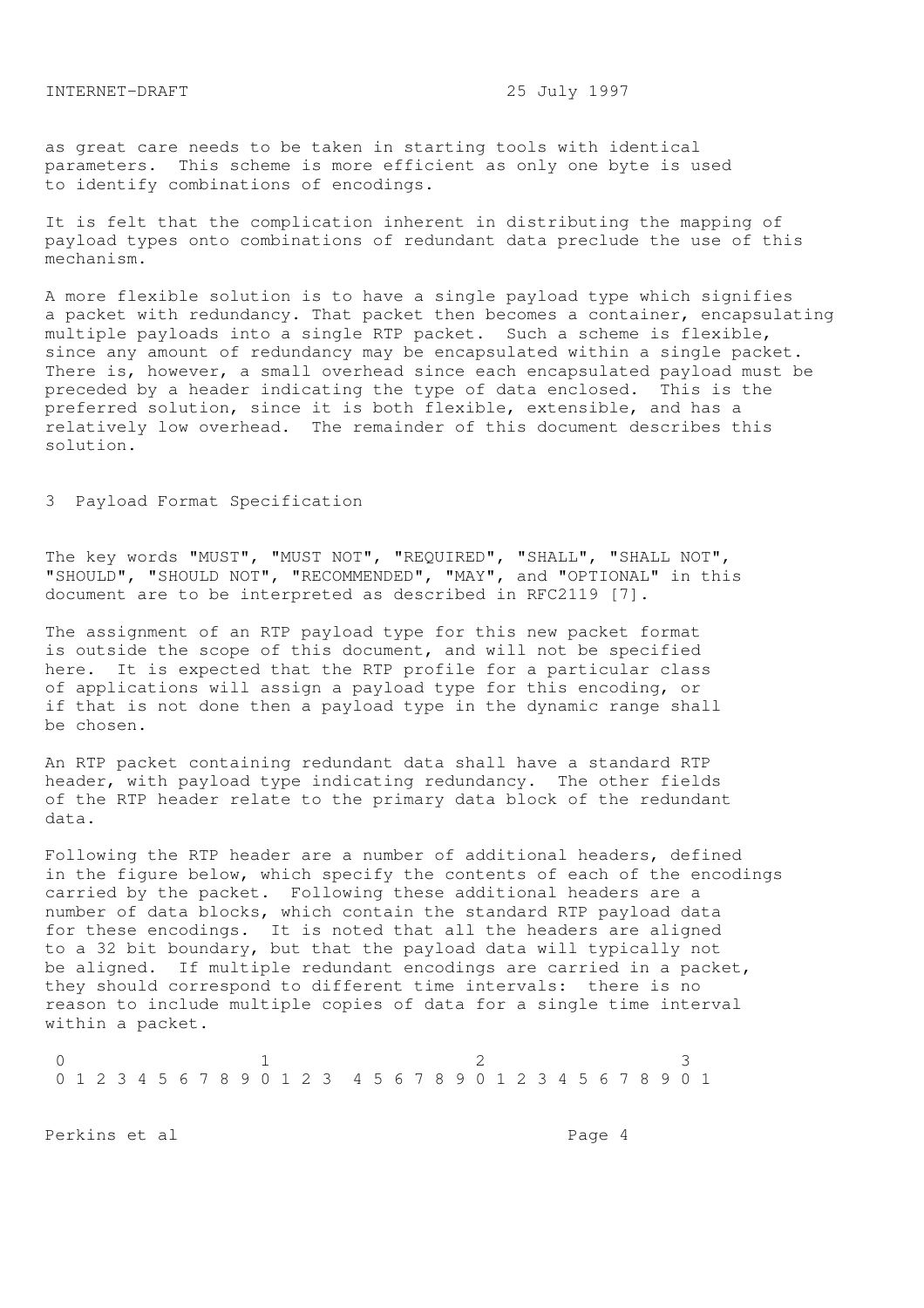+-+-+-+-+-+-+-+-+-+-+-+-+-+-+-+-+-+-+-+-+-+-+-+-+-+-+-+-+-+-+-+-+ |F| block PT | timestamp offset | block length | +-+-+-+-+-+-+-+-+-+-+-+-+-+-+-+-+-+-+-+-+-+-+-+-+-+-+-+-+-+-+-+-+

The bits in the header are specified as follows:

F: 1 bit First bit in header indicates whether another header block follows. If 1 further header blocks follow, if 0 this is the last header block.

block PT: 7 bits RTP payload type for this block.

- timestamp offset: 14 bits Unsigned offset of timestamp of this block relative to timestamp given in RTP header. The use of an unsigned offset implies that redundant data must be sent after the primary data, and is hence a time to be subtracted from the current timestamp to determine the timestamp of the data for which this block is the redundancy.
- block length: 10 bits Length in bytes of the corresponding data block excluding header.

It is noted that the use of an unsigned timestamp offset limits the use of redundant data slightly: it is not possible to send redundancy before the primary encoding. This may affect schemes where a low bandwidth coding suitable for redundancy is produced early in the encoding process, and hence could feasibly be transmitted early. However, the addition of a sign bit would unacceptably reduce the range of the timestamp offset, and increasing the size of the field above 14 bits limits the block length field. It seems that limiting redundancy to be transmitted after the primary will cause fewer problems than limiting the size of the other fields.

The timestamp offset for a redundant block is measured in the same units as the timestamp of the primary encoding (ie: audio samples, with the same clock rate as the primary). The implication of this is that the redundant encoding MUST be sampled at the same rate as the primary.

It is further noted that the block length and timestamp offset are 10 bits, and 14 bits respectively; rather than the more obvious 8 and 16 bits. Whilst such an encoding complicates parsing the header information slightly, and adds some additional processing overhead, there are a number of problems involved with the more obvious choice: An 8 bit block length field is sufficient for most, but not all, possible encodings: for example 80ms PCM and DVI audio packets comprise more than 256 bytes, and cannot be encoded with a single byte length field. It is possible to impose additional structure on the block length field (for example the high bit set could imply the lower 7 bits code a length in words, rather than bytes), however such schemes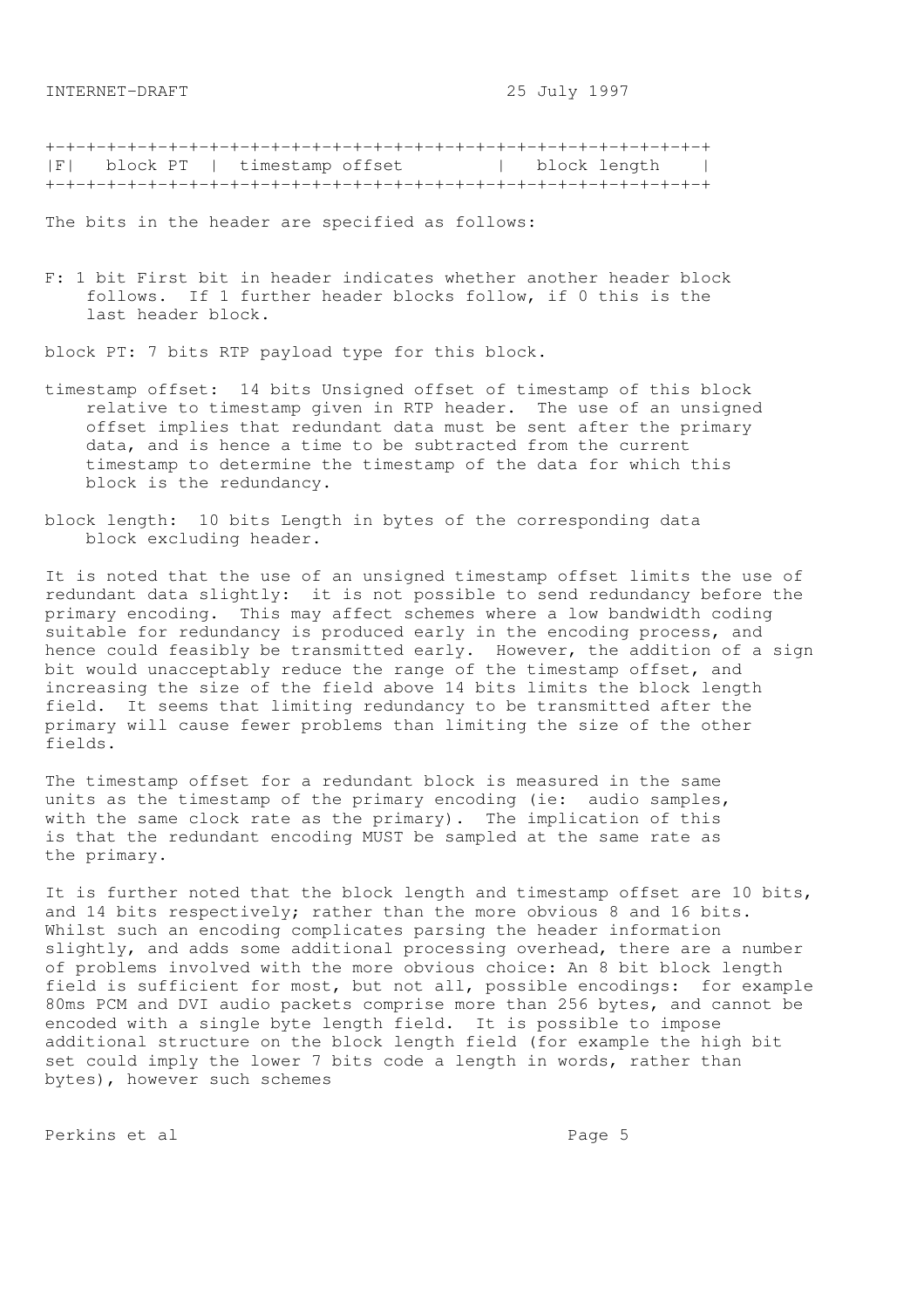are complex. The use of a 10 bit block length field retains simplicity and provides an enlarged range, at the expense of a reduced range of timestamp values.

The primary encoding block header is placed last in the packet. It is therefore possible to omit the timestamp and block-length fields from the header of this block, since they may be determined from the RTP header and overall packet length. The header for the primary (final) block comprises only a zero F bit, and the block payload type information, a total of 8 bits. This is illustrated in the figure below:

 0 1 2 3 4 5 6 7 +-+-+-+-+-+-+-+-+ |0| Block PT | +-+-+-+-+-+-+-+-+

The final header is followed, immediately, by the data blocks, stored in the same order as the headers. There is no padding or other delimiter between the data blocks, and they are typically not 32 bit aligned. Again, this choice was made to reduce bandwidth overheads, at the expense of additional decoding time.

The choice of encodings used should reflect the bandwidth requirements of those encodings. It is expected that the redundant encoding shall use significantly less bandwidth that the primary encoding: the exception being the case where the primary is very low-bandwidth and has high processing requirement, in which case a copy of the primary MAY be used as the redundancy. The redundant encoding MUST NOT be higher bandwidth than the primary.

The use of multiple levels of redundancy is rarely necessary. However, in those cases which require it, the bandwidth required by each level of redundancy is expected to be significantly less than that of the previous level.

4 Limitations

The RTP marker bit is not preserved for redundant data blocks. Hence if the primary (containing this marker) is lost, the marker is lost. It is believed that this will not cause undue problems: even if the marker bit was transmitted with the redundant information, there would still be the possibility of its loss, so applications would still have to be written with this in mind.

In addition, CSRC information is not preserved for redundant data. The CSRC data in the RTP header of a redundant audio packet relates to the primary only. Since CSRC data in an audio stream is expected to change relatively infrequently, it is recommended that applications which require this information assume that the CSRC data in the RTP header may be applied to the reconstructed redundant data.

Perkins et al  $P$ age 6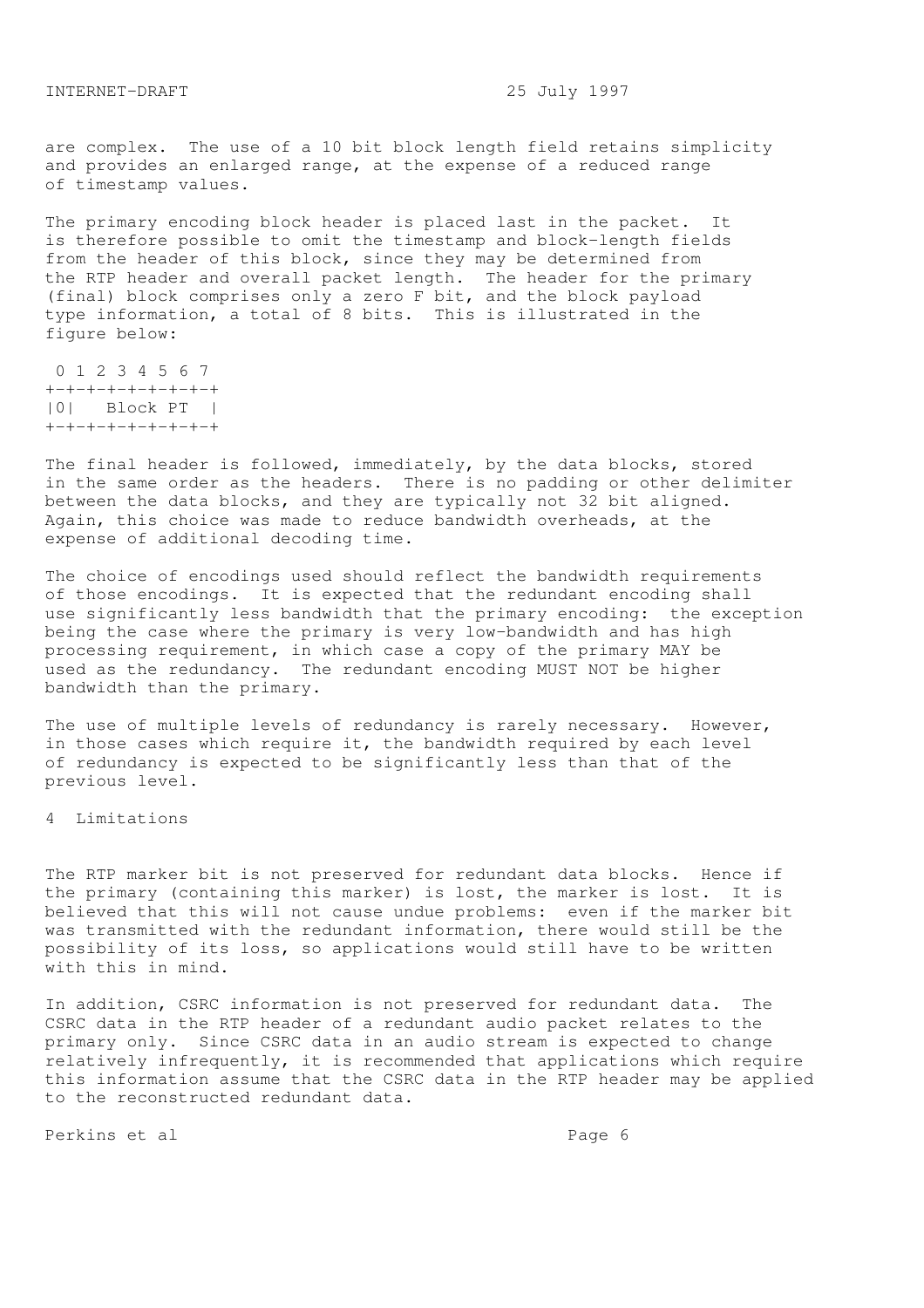5 Relation to SDP

When a redundant payload is used, it may need to be bound to an RTP dynamic payload type. This may be achieved through any out-of-band mechanism, but one common way is to communicate this binding using the Session Description Protocol (SDP) [6]. SDP has a mechanism for binding a dynamic payload types to particular codec, sample rate, and number of channels using the ''rtpmap'' attribute. An example of its use (using the RTP audio/video profile [3]) is:

 m=audio 12345 RTP/AVP 121 0 5 a=rtpmap:121 red/8000/1

This specifies that an audio stream using RTP is using payload types 121 (a dynamic payload type), 0 (PCM u-law) and 5 (DVI). The ''rtpmap'' attribute is used to bind payload type 121 to codec "'red'' indicating this codec is actually a redundancy frame, 8KHz, and monaural. When used with SDP, the term ''red'' is used to indicate the redundancy format discussed in this document.

In this case the additional formats of PCM and DVI are specified. The receiver must therefore be prepared to use these formats. Such a specification means the sender will send redundancy by default, but also may send PCM or DVI. However, with a redundant payload we additionally take this to mean that no codec other than PCM or DVI will be used in the redundant encodings. Note that the additional payload formats defined in the ''m='' field may themselves be dynamic payload types, and if so a number of additional  $a = '$  attributes may be required to describe these dynamic payload types.

To receive a redundant stream, this is all that is required. However to send a redundant stream, the sender needs to know which codecs are recommended for the primary and secondary (and tertiary, etc) encodings. This information is specific to the redundancy format, and is specified using an additional attribute ''fmtp'' which conveys format-specific information. A session directory does not parse the values specified in an fmtp attribute but merely hands it to the media tool unchanged. For redundancy, we define the format parameters to be a slash  $''/'$  separated list of RTP payload types.

Thus a complete example is:

 m=audio 12345 RTP/AVP 121 0 5 a=rtpmap:121 red/8000/1 a=fmtp:121 0/5

This specifies that the default format for senders is redundancy with PCM as the primary encoding and DVI as the secondary encoding. Encodings cannot be specified in the fmtp attribute unless they are also specified as valid encodings on the media (''m='') line.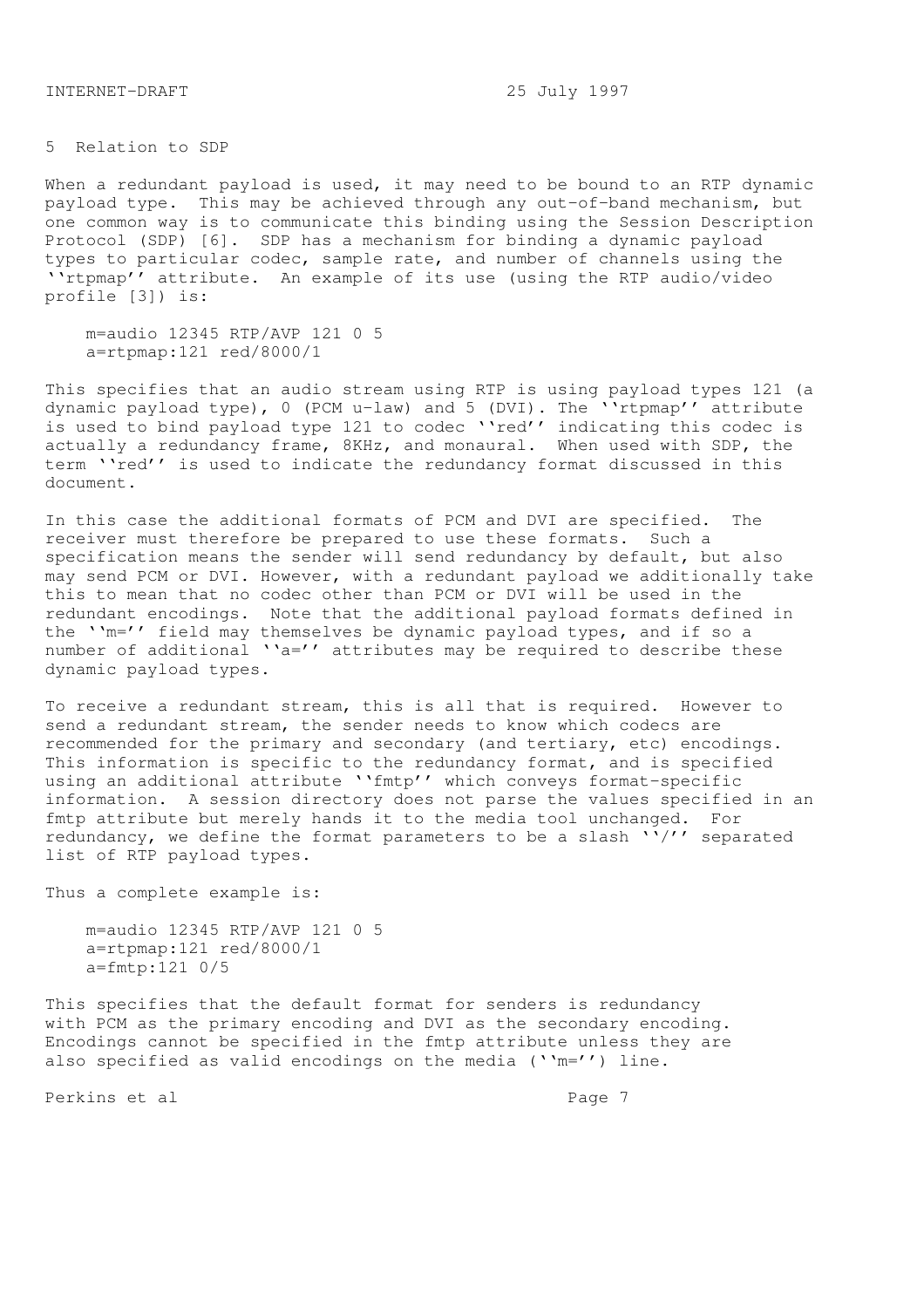# 6 Security Considerations

RTP packets containing redundant information are subject to the security considerations discussed in the RTP specification [2], and any appropriate RTP profile (for example [3]). This implies that confidentiality of the media streams is achieved by encryption. Encryption of a redundant data stream may occur in two ways:

- 1.The entire stream is to be secured, and all participants are expected to have keys to decode the entire stream. In this case, nothing special need be done, and encryption is performed in the usual manner.
- 2.A portion of the stream is to be encrypted with a different key to the remainder. In this case a redundant copy of the last packet of that portion cannot be sent, since there is no following packet which is encrypted with the correct key in which to send it. Similar limitations may occur when enabling/disabling encryption.

The choice between these two is a matter for the encoder only. Decoders can decrypt either form without modification.

Whilst the addition of low-bandwidth redundancy to an audio stream is an effective means by which that stream may be protected against packet loss, application designers should be aware that the addition of large amounts of redundancy will increase network congestion, and hence packet loss, leading to a worsening of the problem which the use of redundancy was intended to solve. At its worst, this can lead to excessive network congestion and may constitute a denial of service attack.

7 Example Packet

An RTP audio data packet containing a DVI4 (8KHz) primary, and a single block of redundancy encoded using 8KHz LPC (both 20ms packets), as defined in the RTP audio/video profile [3] is illustrated:

Perkins et al en anders andere anders anders anders anders anders anders anders anders anders anders anders an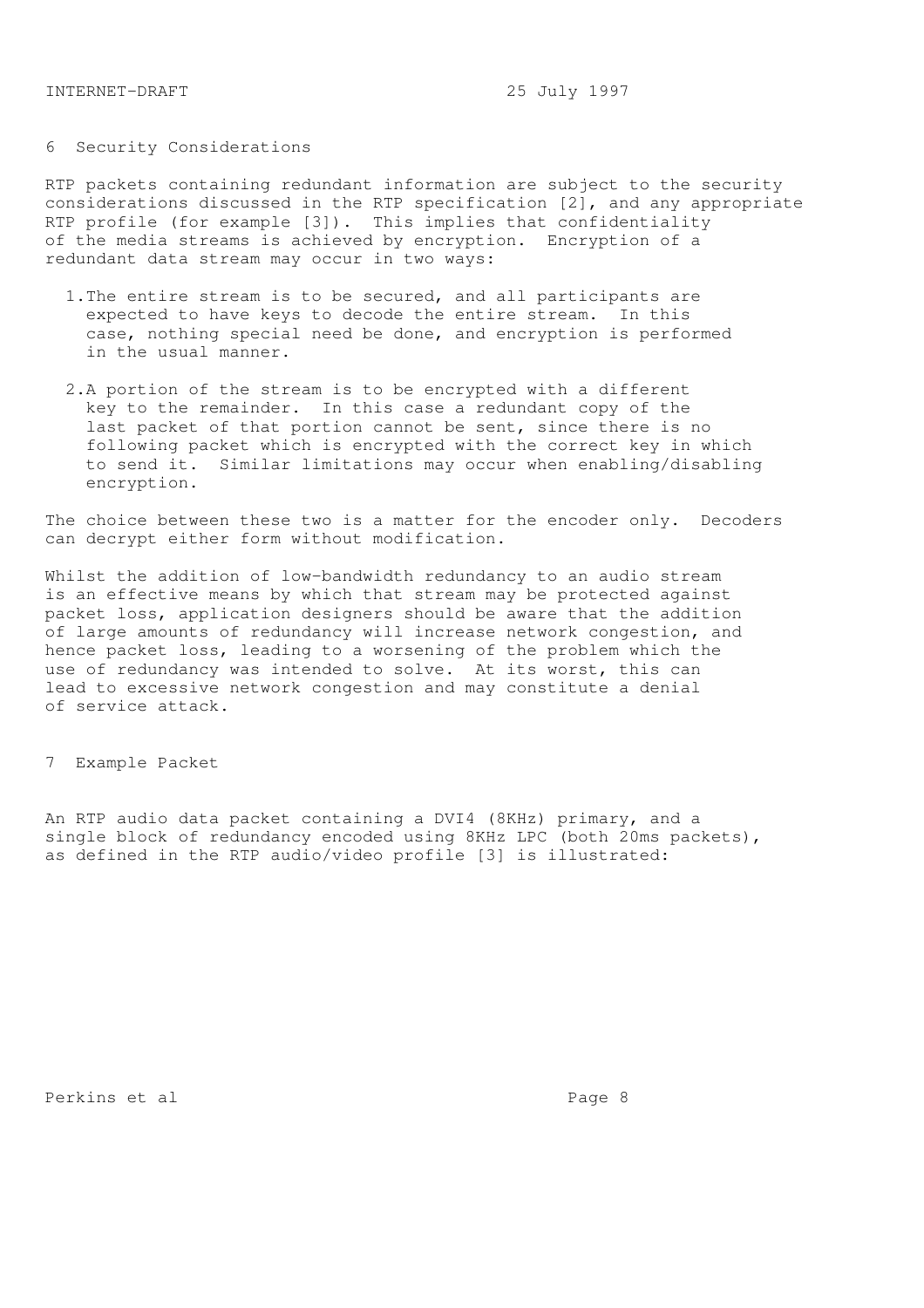0 1 2 3 0 1 2 3 4 5 6 7 8 9 0 1 2 3 4 5 6 7 8 9 0 1 2 3 4 5 6 7 8 9 0 1 +-+-+-+-+-+-+-+-+-+-+-+-+-+-+-+-+-+-+-+-+-+-+-+-+-+-+-+-+-+-+-+-+  $|V=2|P|X|$  CC=0  $|M|$  PT | sequence number of primary | +-+-+-+-+-+-+-+-+-+-+-+-+-+-+-+-+-+-+-+-+-+-+-+-+-+-+-+-+-+-+-+-+ timestamp of primary encoding  $|$ +-+-+-+-+-+-+-+-+-+-+-+-+-+-+-+-+-+-+-+-+-+-+-+-+-+-+-+-+-+-+-+-+ | synchronization source (SSRC) identifier | +-+-+-+-+-+-+-+-+-+-+-+-+-+-+-+-+-+-+-+-+-+-+-+-+-+-+-+-+-+-+-+-+ |1| block PT=7 | timestamp offset | block length | +-+-+-+-+-+-+-+-+-+-+-+-+-+-+-+-+-+-+-+-+-+-+-+-+-+-+-+-+-+-+-+-+ |0| block PT=5 | | +-+-+-+-+-+-+-+-+ + | | + LPC encoded redundant data (PT=7) + | (14 bytes) | + +---------------+ | | | +-+-+-+-+-+-+-+-+-+-+-+-+-+-+-+-+-+-+-+-+-+-+-+-+ + | |  $+$ | |  $+$ | |  $+$ | DVI4 encoded primary data (PT=5) | + (84 bytes, not to scale) +  $/$  $+$ | |  $+$ | | + +---------------+ | | +-+-+-+-+-+-+-+-+-+-+-+-+-+-+-+-+-+-+-+-+-+-+-+-+

Perkins et al entre and page 9